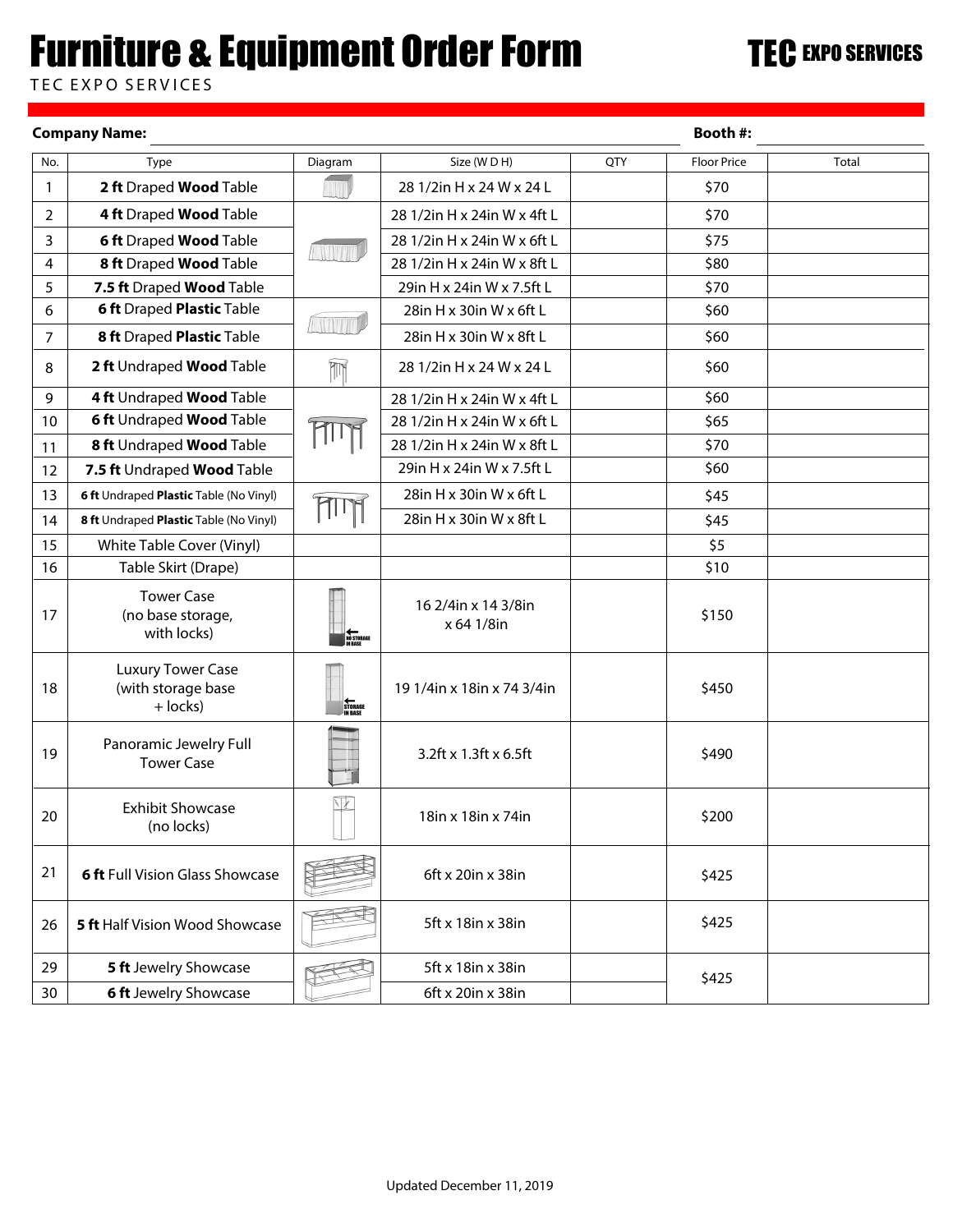# Furniture & Equipment Order Form

TEC EXPO SERVICES

#### Unit Type  $\overline{QTY}$  Floor Price  $\overline{QTY}$  Total Pegboard Panel 4x8ft **(Not available for Island Booths)** 34 Plastic Chair 33 32 35 Carpet 10x8 10x8ft 37 Showcase Lock 38 Subtotal: Pegboard Hooks The Communication of the Communication of the Communication of the Communication of the Communication of the Communication of the Communication of the Communication of the Communication of the Communication No. Type Floor Price \$150 \$140 \$15 \$150 \$15 **(East Hall 4ft Max Height)** 36 Carpet 10x10 Carpet 10x10 distribution of the contract of the contract of the contract of the contract of t Pegboard Panel 4x6.5ft **(Not available for Island Booths) (East Hall 4ft Max Height) Company Name: Booth #:**

Tax 6.1%:

Grand Total:

**All furniture orders must be submitted with full payment for processing.** The above calculation is only an estimate of charges and may not reflect the balance of the final invoice.

#### **PLEASE MAIL OR FAX COMPLETED FORMS TO JOGS INTERNATIONAL EXHIBITS, LLC. 650 S. HILL STREET, SUITE 513, LOS ANGELES,CA 90014 FAX: (213) 629-3434, E-MAIL: INFO@JOGSSHOW.COM**

JOGS International Exhibits, LLC requires pre-payment of all advanced orders. Payments may be done by check drawn on U.S. Funds Account, Mastercard, Visa, Discover Card, wire transfer, cash or cashier's checks.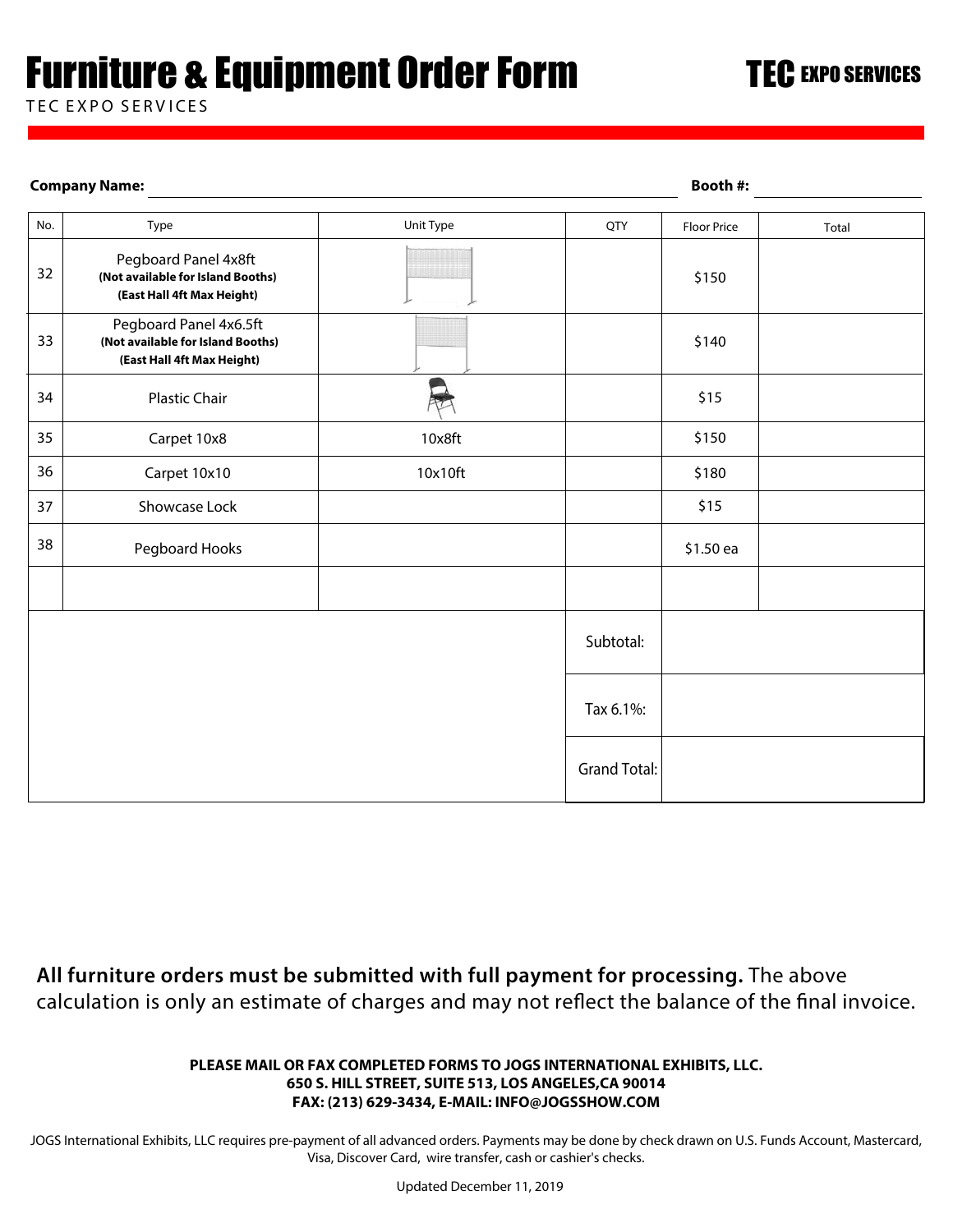# Electrical & Lighting Order Form

TEC EXPO SERVICES

|     | <b>Company Name:</b>                                                                                                                             | Booth #:                                          |                                      |                     |       |
|-----|--------------------------------------------------------------------------------------------------------------------------------------------------|---------------------------------------------------|--------------------------------------|---------------------|-------|
| No. | <b>Equipment and Service</b>                                                                                                                     | Unit Type                                         | <b>QTY</b>                           | <b>Floor Price</b>  | Total |
| 38  | Track Lights (3 Lights, 180 Watt)                                                                                                                |                                                   |                                      | \$130               |       |
| 39  | Jewelry Diamond Lights (55 Watt)                                                                                                                 | Ó<br>White:                                       | Yellow: _                            | \$65                |       |
| 40  | Pipe Upright                                                                                                                                     | 10 ft<br>TELESCOPIC ROD                           |                                      | \$24                |       |
| 41  | Horizontal Telescopic Rod                                                                                                                        | TELESCOPIC                                        |                                      | \$27                |       |
|     |                                                                                                                                                  | Ĕ                                                 | Subtotal:<br>Tax 6.1% (lights only): |                     |       |
|     | <b>IMPORTANT:</b> If you are ordering<br>lighting, please also order Upright<br>Pipes and Horizontal Telescopic<br>Rods to mount your lights on. |                                                   |                                      |                     |       |
|     |                                                                                                                                                  | STANDARD 10x8 PIPE & DRAPE BOOTH                  |                                      | Subtotal with Tax:  |       |
| 42  | $0 - 500$ WATT                                                                                                                                   |                                                   |                                      | \$170               |       |
| 43  | 501-1000 WATT                                                                                                                                    |                                                   |                                      | \$220               |       |
| 44  | 1001-2000 WATT                                                                                                                                   |                                                   |                                      | \$270               |       |
| 45  | Labor (Hourly Rate)*                                                                                                                             | * Labor and Forklift are subject to availability. |                                      | \$25                |       |
| 46  | Forklift Rental*                                                                                                                                 | Forklift is not allowed on carpeted areas.        | \$40 for 1/2/hr or \$70/hr           |                     |       |
| 47  | Wi-Fi Internet NEW!                                                                                                                              | 10mbps internet for Wi-Fi devices                 | \$150                                |                     |       |
|     | <b>EQUIPMENT EXCHANGE</b>                                                                                                                        |                                                   |                                      |                     |       |
| 48  | <b>Exchange Showcase</b>                                                                                                                         |                                                   |                                      | \$100               |       |
| 49  | <b>Exchange Table</b>                                                                                                                            |                                                   | \$25                                 |                     |       |
| 50  | Move Lights                                                                                                                                      |                                                   | \$15                                 |                     |       |
|     |                                                                                                                                                  |                                                   |                                      | Subtotal:           |       |
|     |                                                                                                                                                  |                                                   |                                      | <b>Grand Total:</b> |       |

## **All electrical orders must be submitted with full payment for processing.** The above calculation is only an estimate of charges and may not reflect the balance of the final invoice.

### PLEASE READ THIS IMPORTANT ELECTRICAL INFORMATION

All electrical items not supplied by JOGS official contractors must meet or exceed the eletrical code requirements of the Pima **County Fire Marshall, Tucson Expo Center and your contract with JOGS:**

1. Your lights and electrical equipment must have UL or equivalent ratings visisble on them (note: Low voltage (12V) components are exempted, all 110/220V items must meet the above)

2. Your lights including all electrical components, equipment and all wiring including extension cords, connecting to the ordered electrical outlet(s) must be three-wire and grounded throughout your entire system including connecting to the power source. 3. You must order the proper wattage outlet from JOGS to power the light and equipment. Please, refer to elecitrical form.

**Exhibitor installations will be examined and your 100% compliance to the electrical code requirements is required for the safety**  of your staff and those around you at the show. Violations will require corrections on the show floor involving at-show pricing **and may involve eletrician hourly labor charges if applicable.** Violators will be dealt with accordingly including the possibility of having your exhibit closed down at the show by the Fire Marshall and/or proper authorities.

Updated December 11, 2019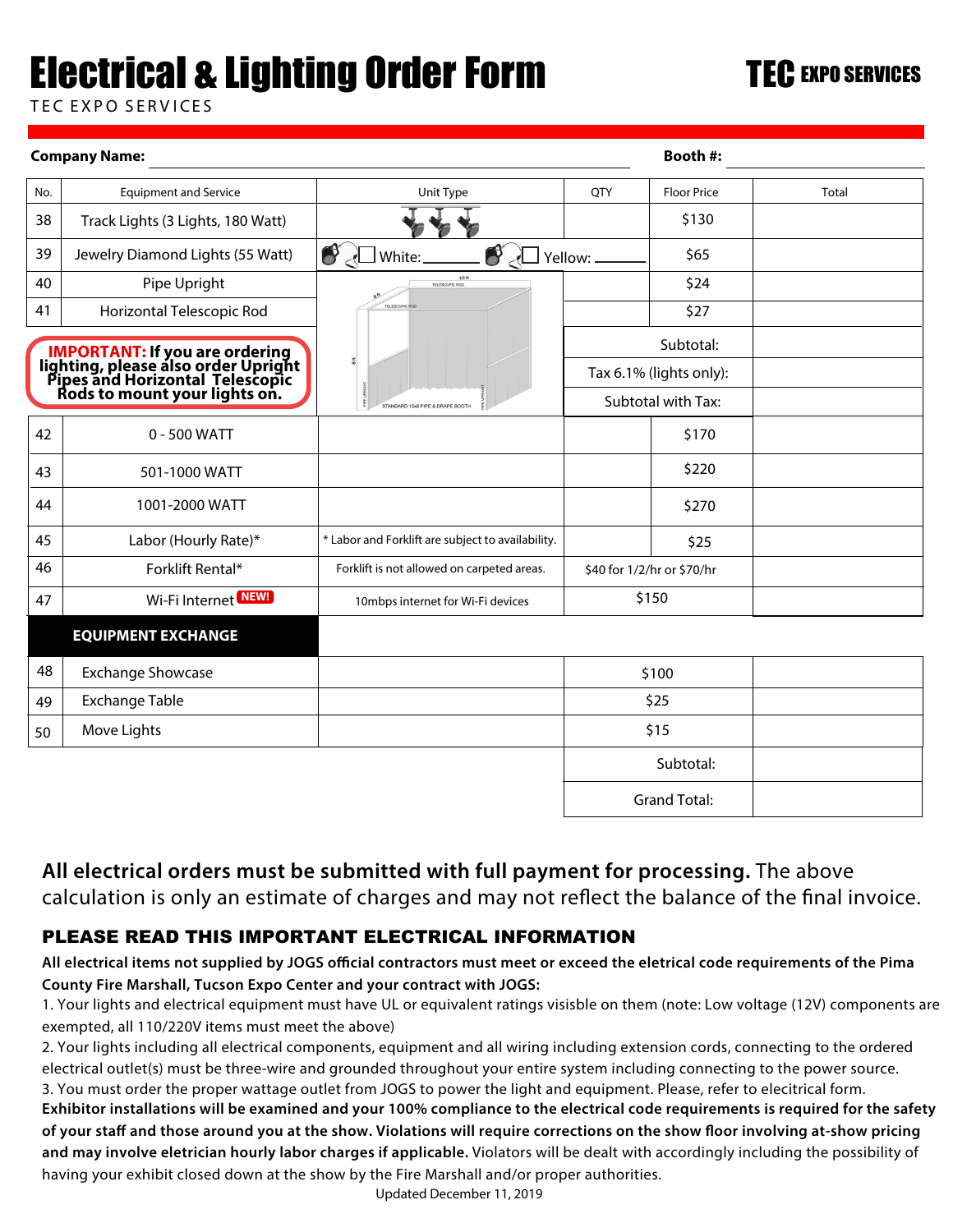# **Booth Layout** Company Name: The Company State of the Company Name:

T E C E X PO S E R V I CE S EXPO SERVICES

| 8ft Booth                                              | 10ft Booth                                                                                                                                                                                                                                                                                                             | <b>Booth #:</b>     |                                   |
|--------------------------------------------------------|------------------------------------------------------------------------------------------------------------------------------------------------------------------------------------------------------------------------------------------------------------------------------------------------------------------------|---------------------|-----------------------------------|
|                                                        |                                                                                                                                                                                                                                                                                                                        | 8ft<br><b>Table</b> | 6ft<br><b>Table</b>               |
| <b>Table</b><br>$\mathbb{R}$<br>6ft<br><b>Showcase</b> | <b>College</b><br><b>The Contract of the Contract of the Contract of the Contract of the Contract of the Contract of the Contract of the Contract of the Contract of the Contract of the Contract of the Contract of the Contract of the Contract </b><br><b>Panoramic</b><br><b>Jewelry Full</b><br><b>Tower Case</b> | 4ft<br><b>Table</b> | 7.5 <sub>ft</sub><br><b>Table</b> |
| 5ft<br><b>Showcase</b><br>4ft<br><b>Showcase</b>       | <b>Luxury</b><br><b>Tower</b><br><b>Exhibit</b><br><b>Tower</b><br><b>Showcase</b><br>Case<br>Case<br>All Standard booths include:<br>1 x 6 ft Draped Table<br>1 x 8 ft Draped Table<br>2 Chairs, 1 Trashcan and 500 W Electricity                                                                                     | 2ft<br><b>Table</b> |                                   |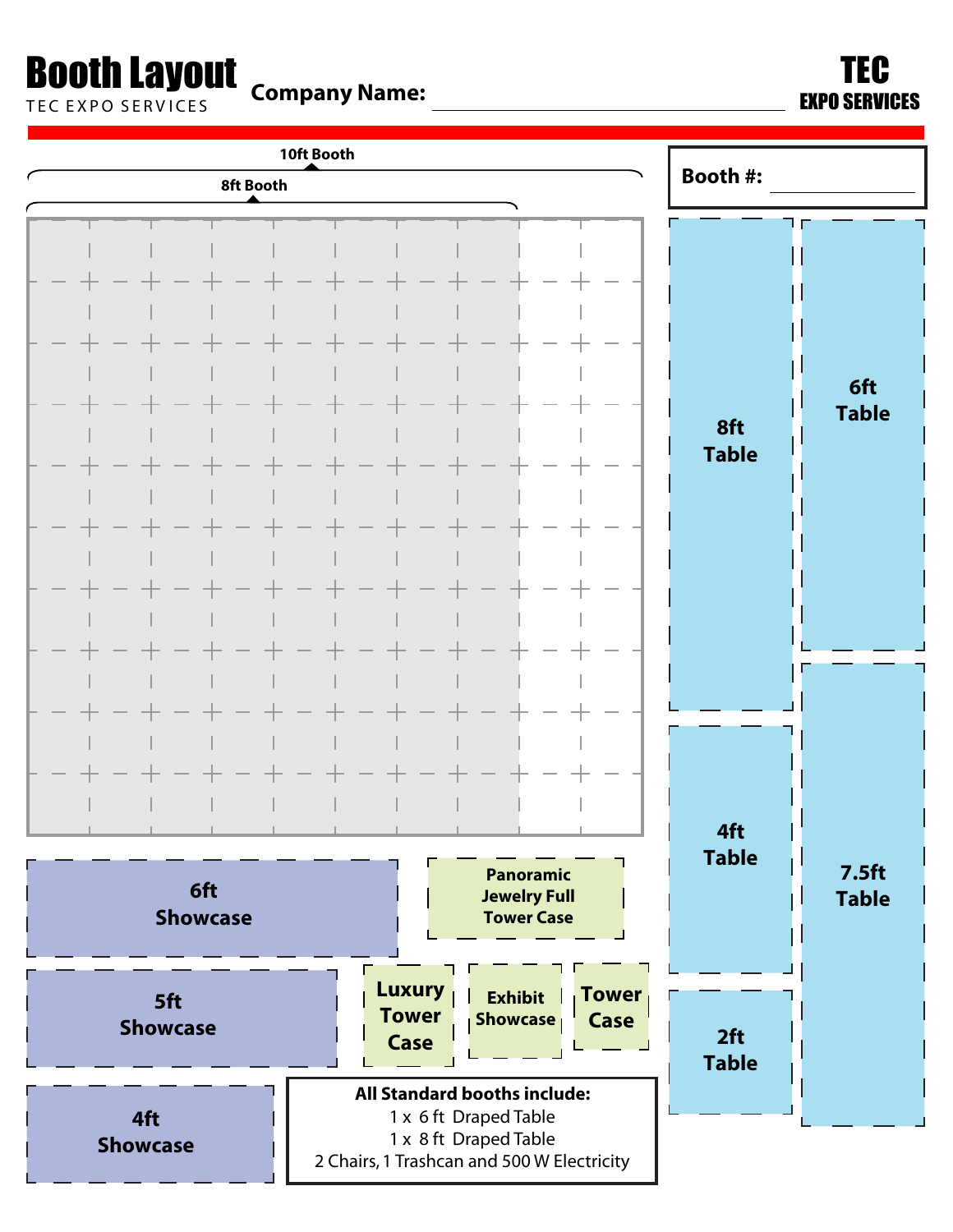Due to the Pima County Fire Marshal's regulations the following types of lights will not **be allowed** at the Tucson Expo Center:

- **1.** Any type of outdoor lighting
- **2. Halogen lights**
- **3. Lowel Tota-Light**

Each booth is subject to post-set up examination. Each lighting installation is subject to full compliance with electrical code. Following the code regulations is mandatory to maintain safe environment on the show site. Any violations will result in corrections to the show floor. Any charges applicable to labor cost resulted from correction <sup>on</sup> exhibitor's set up will be billed to exhibitor's account. Exhibitor is fully responsible for any balance on the exhibitor's account.

Violators will be subject to correction of the set up, including the possibility to close down the exhibit during the show by the Fire Marshal and/or proper authorities.

**BY SIGNING BELOW, YOU CERTIFY THAT YOU HAVE READ THIS LIGHTING REGULATIONS, THAT YOU KNOW AND UNDERSTAND THE MEANING AND INTENT OF THE REGULATIONS AND THAT YOU AGREE TO COMPLY WITH ITS' TERMS AND CONDITIONS**

| <b>Company Name:</b> | Date      |
|----------------------|-----------|
| Exhibitor's Name     | Signature |

### **Please indicate on the diagrams below where you would like your lights to be placed:**



#### **PLEASE MAIL OR FAX COMPLETED FORMS TO JOGS INTERNATIONAL EXHIBITS, LLC. 650 S. HILL STREET, SUITE 513, LOS ANGELES,CA 90014 FAX: (213) 629-3434, E-MAIL: INFO@JOGSSHOW.COM**

JOGS International Exhibits, LLC requires pre-payment of all advanced orders. Payments may be done by check drawn on U.S. Funds Account, Mastercard, Visa, Discover Card, wire transfer, cash or cashier's checks. Updated August 23, 2018